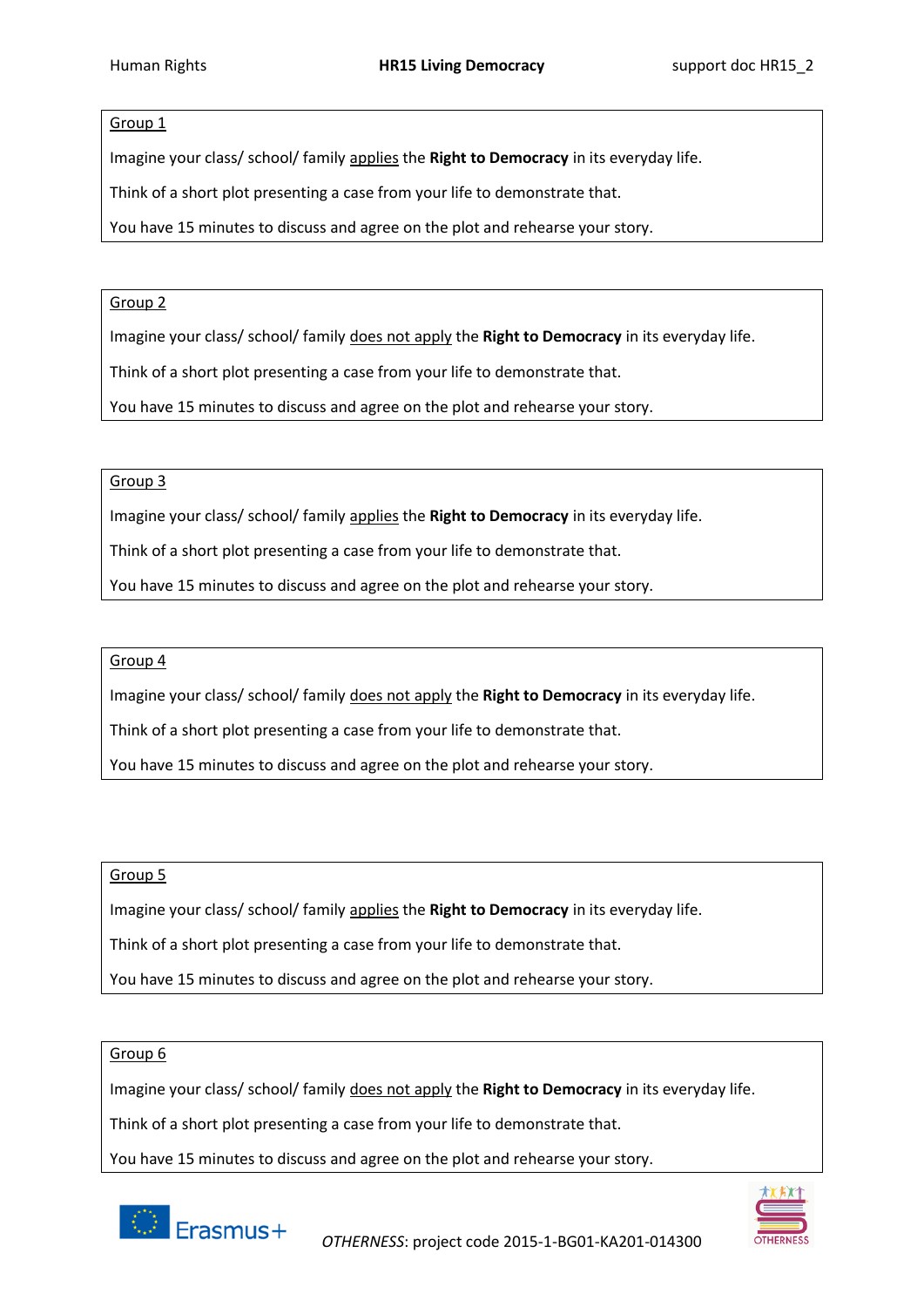# **Class Government Programme**

|  |  | General Objective: Well-being of all students |  |  |
|--|--|-----------------------------------------------|--|--|
|--|--|-----------------------------------------------|--|--|

**Specific objectives:**

1.

- 2.
- 3.

**Action plan – tasks and responsibilities**

1.1.

1.2.

2.1.

2.2.

3.1.



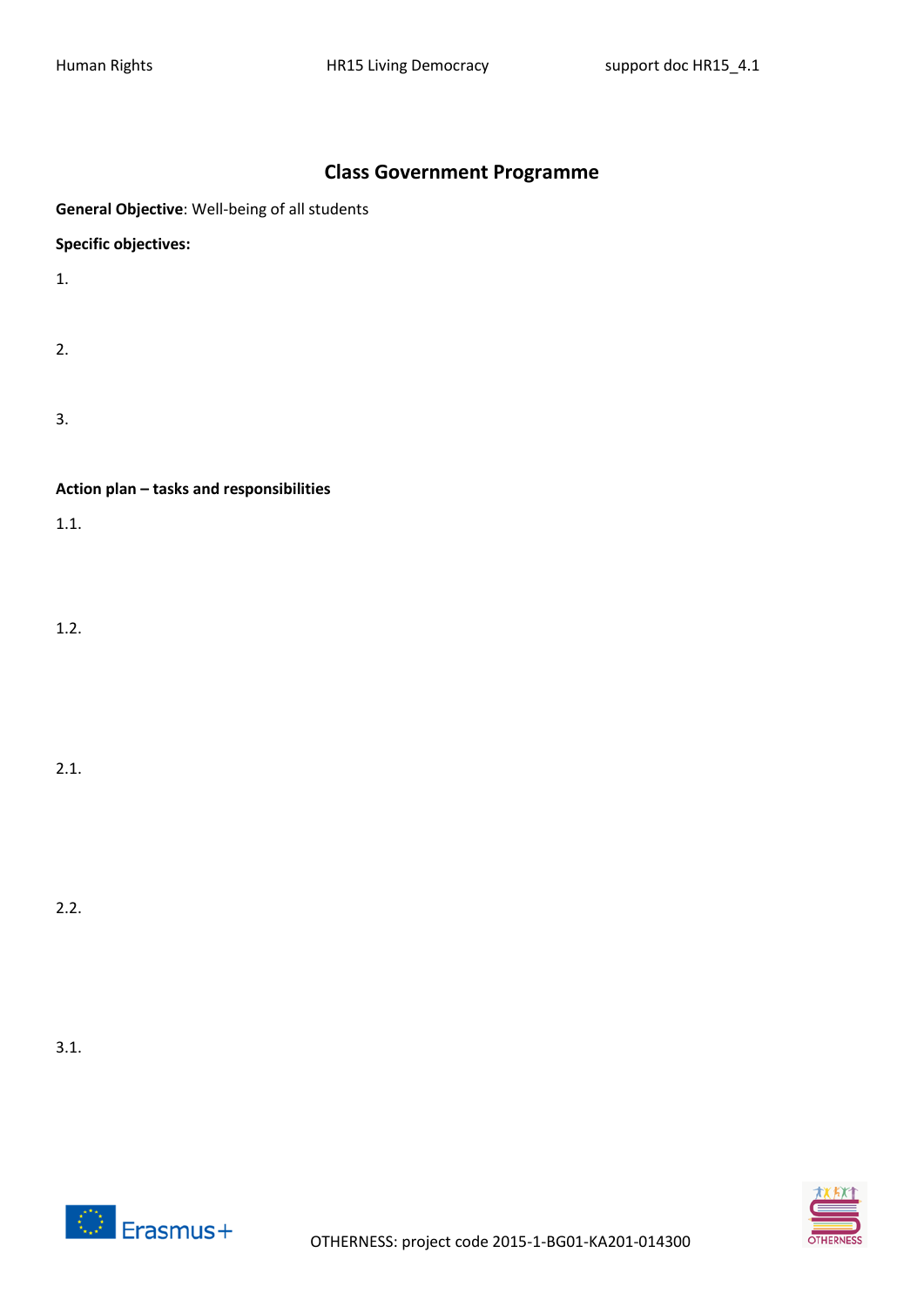- 1.
- 2.
- 3.
- 4.